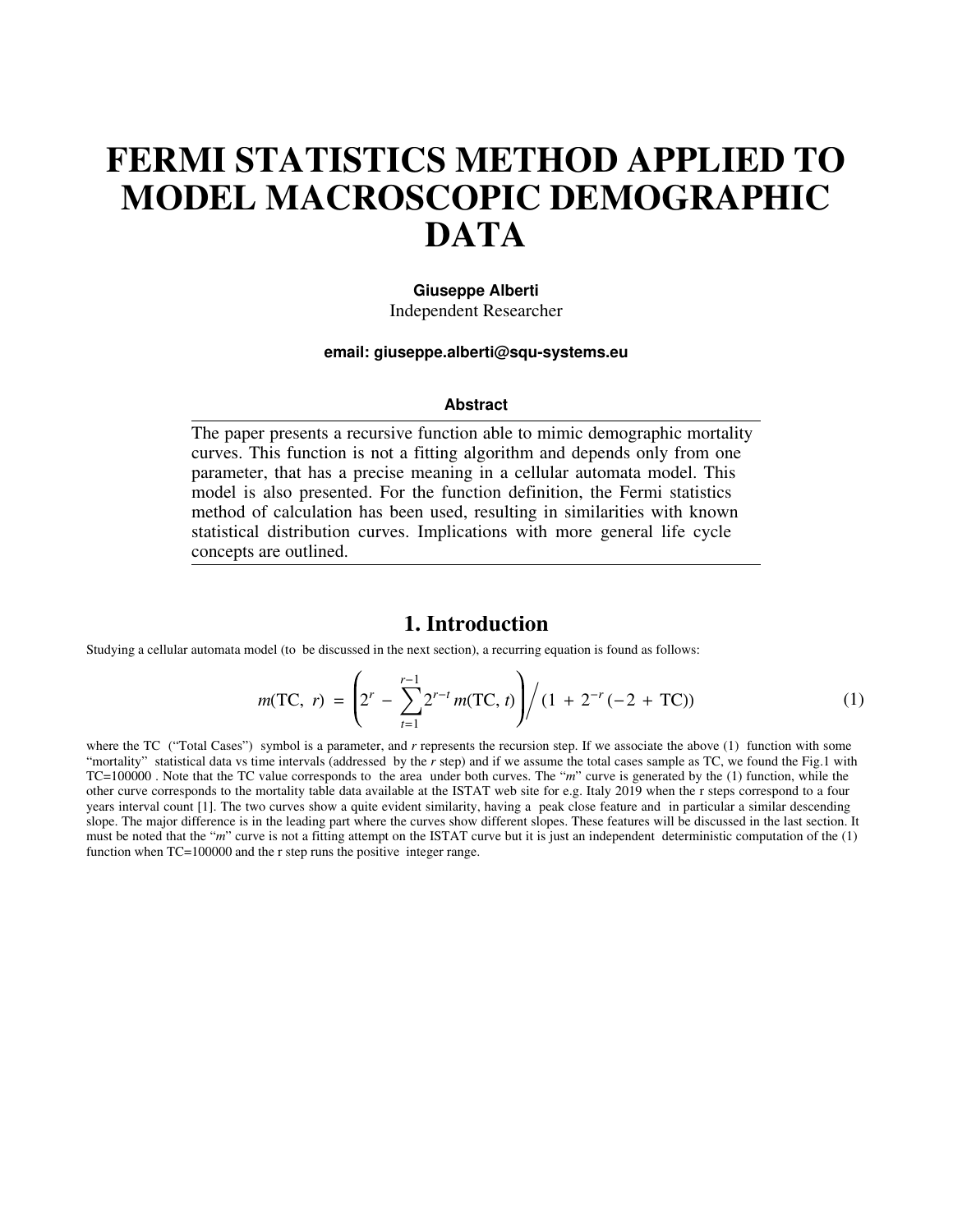

## **2. The arbitrary oscillator**

To build the equation (1) we need to introduce a particular cellular automata. Consider the Fig. 2





In the figure a "bug" can move on a horizontal x axis exclusively between two stable positions points: A and B. The decision to move (or to stay) is free for the "bug", therefore not predictable. At the boundary positions the "bug" encounters the external word that can results in a "safe" condition (food, reproduction,..) or a "deadly" condition (predators, dangers ...). These occurrences are also not predictable. At each step of time the "bug" decides what to do: stay/move (say "0" for stay and "1" for move). A "phase-space" for this Arbitrary Oscillator (ArbO) can be envisaged. It includes a space and time coordinate and a "d" path index, collecting all the possible decisions sequence. Fig. 3 shows the scheme. The figure depicts a sequence of four time steps with binary decisions labeled "0" or "1" and amounting in 16 total possible paths (or " orbits"). The sequence start at a common initial spatial position. Note, at the sides of the figure, the "extreme" decisions possibilities : a )  ${1,1,1,1} >$  ever change or b)  ${0,0,0,0} >$  stay still.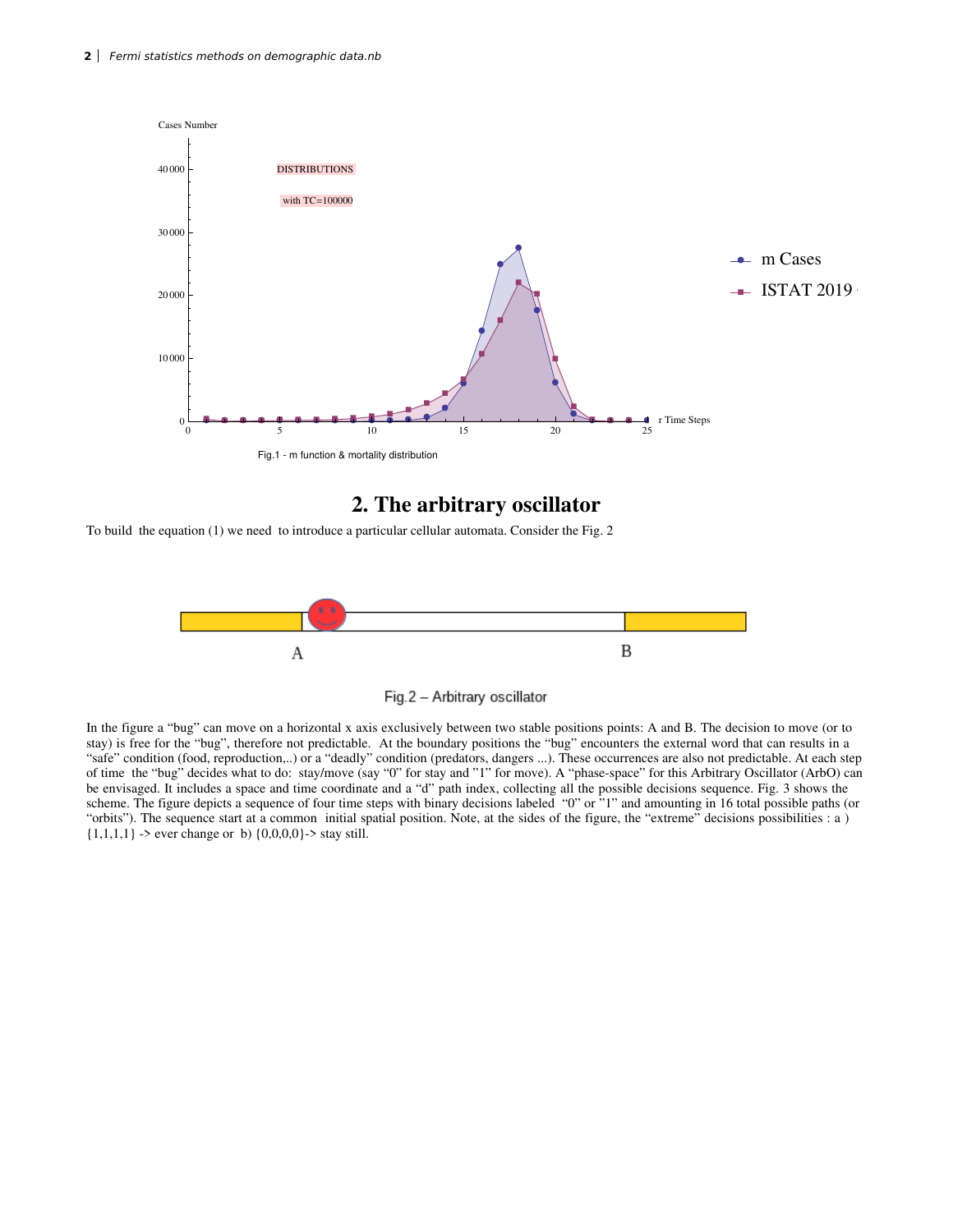

Fig.3 - Phase-space of the Arbitrary Oscillator for 4 steps of time decisions

The same situation is shown in Fig. 4 where the spatial coordinate is omitted. At each decision step, the rectangular "cell" splits into two subsequent underlying cells. By convention, the left new cell can represent a "no move" or "0" decision, while the right new cell results from a "move" or "1" decision. The total final possibilities are 16 different sequences classified by the "d" index shown at the bottom of the first group of cells. The d index label can follow any coding preferred rule. The cycle starts at an initial zero step, common to all subsequent paths, where the next decision is drawn, resulting in the two different cells of the first step and so on.



In the following Fig. 5, we introduce -for our ArbO- the risk of a End of Life (EoL) event. In this case, the crossed cells mean the occurring of a EoL event. Of course in this case no subsequent cells can be expected and the final "d" sequence is truncated. The EoL events are randomly distributed and can arise at any available decision cell, one per cell, on one or many cells in the level.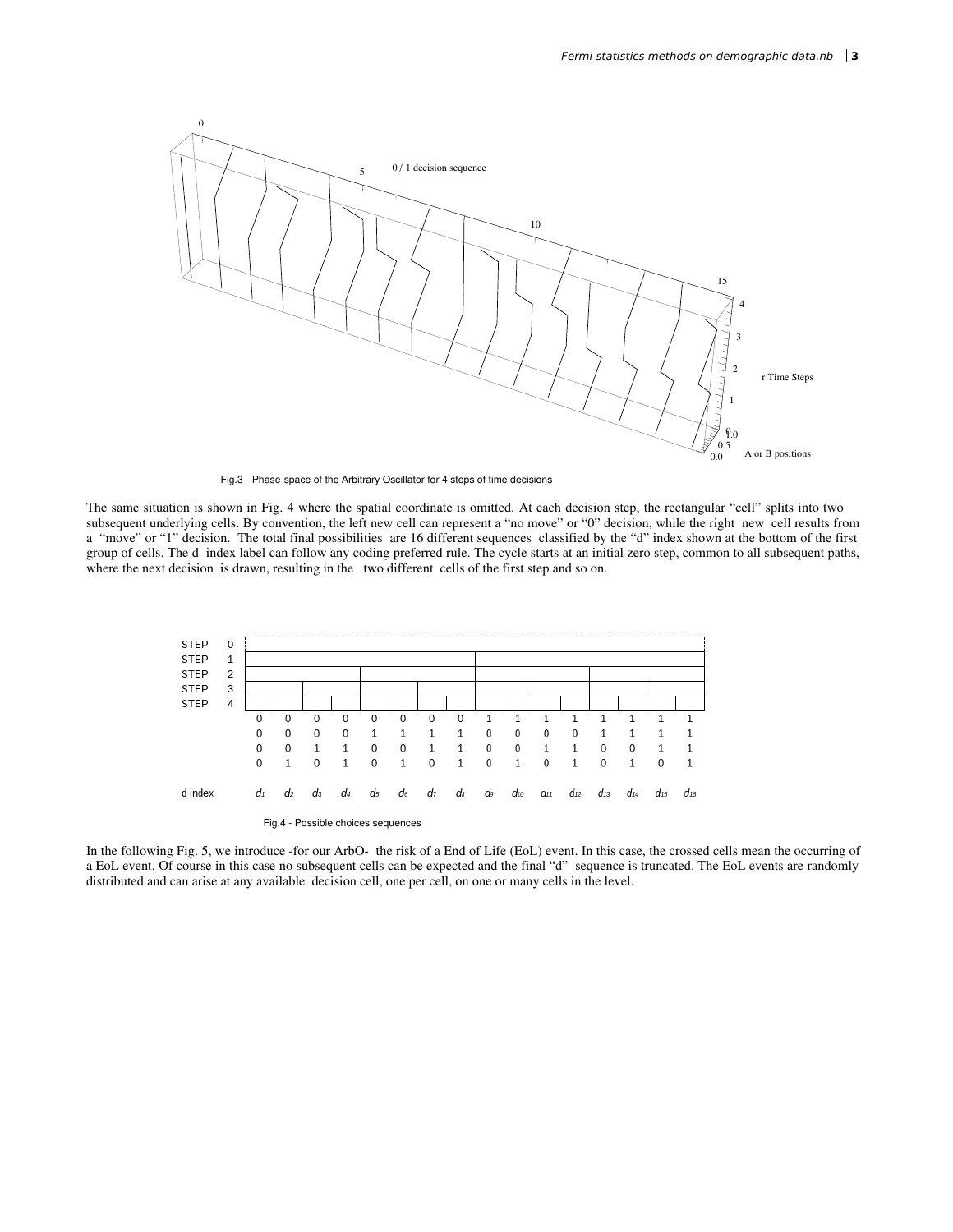



With the EoL event possibility, an end of the full "life cycle" of the ArbO can be considered as per Fig. 6. Here the four step case is again presented. In the figure all the "phase-space" is covered by sequences terminating with and EoL event. Note that, for the four step case in this example, we find a five different path history.



Fig.6 - A fully ended life cycle of the arbitrary oscillator

## **3. The arbitrary oscillator equations**

The above processes can be mathematically described assuming that:

*(i) - The EoL events cover only one cell per event. Their occurrence is not predictable, in number and position, for any time step level and over the available level cells.*

*(ii) - The number of possible ArbO decision sequence paths is limited to a max Total Cases (TC).*

The *(i)* statement formalize the ArbO behavior described in the previous Section 2. The *(ii)* statement means simply that the step sequence cannot be "perpetual" i.e. unlimited. Consider indeed that after 116 steps (without EoL events) the number of possible sequences in the phase space becomes about  $10^{35}$ . In this case -say L a fixed length in the d space dimension- the mean distance between the paths will be  $L*10^{-35}$ . With *(i)* and *(ii)* assumptions, we can then define the following relations and conditions:

$$
m_r + v_r = 2v_{r-1} \tag{2}
$$

$$
0 \leq m_r, v_r \leq 2^r
$$

$$
m_r, v_r \text{ integers} \tag{3}
$$

$$
v_0-1, l \geq 1
$$

We define  $m_r$  as the number of EoL events at the step  $r$  and  $v_r$  the remaining "safe" decision cells at the same step level. Referring e.g. to Fig. 5 at step 2 level we have  $m_2 = 1$  and  $v_2 = 3$ . The factor of 2, in the Eq. (2), comes from the "binary" decision rule. Solving the recursion equation (2) vs the *m* variables, we find:

$$
v_r = 2^r - \sum_{t=1}^r 2^{r-t} m_t
$$
 (4)

From the statement *(ii)* it follows that any sequence of decisions must end with an EoL event. The total number of these terminated paths must be TC . Then: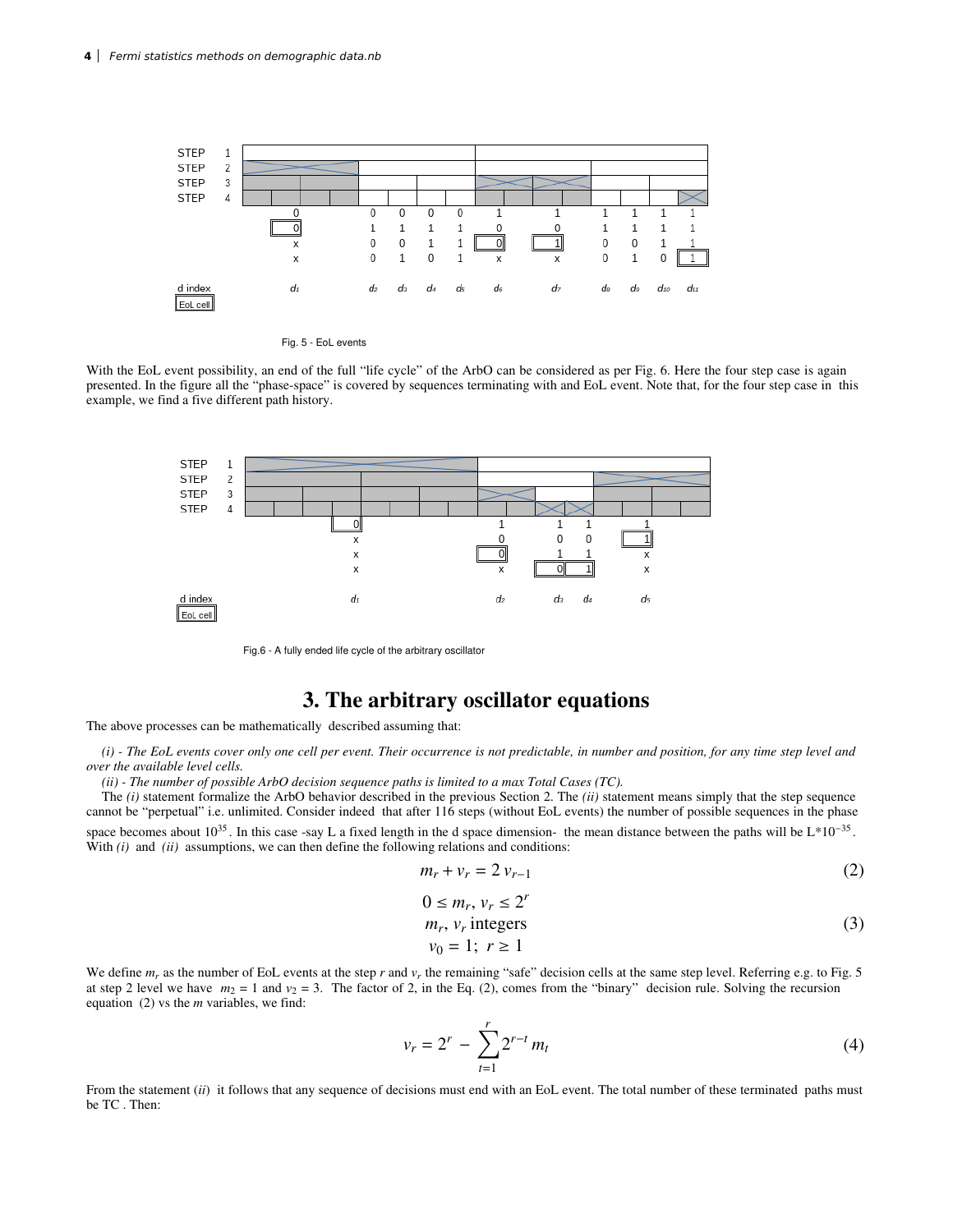$$
\sum_{i=1}^{\text{imax}} m_r = \text{TC} \tag{5}
$$

It is easy to demonstrate that:

$$
i\max = TC - 1\tag{6}
$$

The presence of the  $v_r$  variables in the above relations can be eliminated if we consider the "final" level of the life cycle of our ArbO: there, it must be  $v_{\text{imax}} = 0$ . Then factoring the term  $2^r$  and renaming *t* index as *r* index the eq. (4) leads to the (7) equations, with equivalent expressions :

$$
\sum_{r=1}^{\max} 2^{-r} m_r = 1
$$
  

$$
\sum_{r=1}^{\max} 2^{\max-r} m_r = 2^{\max}
$$
 (7)

The eq. (5), (6) and (7) build up a system of diophantine equations that we call " $S^{TC}$  systems" (see [2]). The solutions  $\{m_r, v_r\}$  number of this systems varies with TC and quickly grows exponentially. No explicit solution formula of an  $S<sup>TC</sup>$  system is known to the author. By computer analysis one can retrieve the solutions for TC values of some tenths, in a reasonable machine time. For example with TC=26, the number of solutions is computed as 565168. In Fig. 6, with TC=5 and imax=4, the *S*<sup>5</sup> system equations and solutions are (last solution as per Fig. 6):

$$
8\ m_1 + 4\ m_2 + 2\ m_3 + m_4 = 16
$$
  
\n
$$
m_1 + m_2 + m_3 + m_4 = 5
$$
  
\n
$$
\{m_1 \rightarrow 0, m_2 \rightarrow 3, m_3 \rightarrow 2, m_4 \rightarrow 0, v_0 \rightarrow 1, v_1 \rightarrow 2, v_2 \rightarrow 1, v_3 \rightarrow 0, v_4 \rightarrow 0\},\
$$
  
\n
$$
\{m_1 \rightarrow 1, m_2 \rightarrow 0, m_3 \rightarrow 4, m_4 \rightarrow 0, v_0 \rightarrow 1, v_1 \rightarrow 1, v_2 \rightarrow 2, v_3 \rightarrow 0, v_4 \rightarrow 0\},\
$$
  
\n
$$
\{m_1 \rightarrow 1, m_2 \rightarrow 1, m_3 \rightarrow 1, m_4 \rightarrow 2, v_0 \rightarrow 1, v_1 \rightarrow 1, v_2 \rightarrow 1, v_3 \rightarrow 1, v_4 \rightarrow 0\}\}
$$

Note that, given a set of solutions  $\{m_r\}$ , the corresponding  $\{v_r\}$  set is obtained by eq. (4). Finally it can be shown that, defining:

$$
Q_r = m_r + v_r \tag{8}
$$

the following relations holds:

$$
\sum_{r=1}^{\text{inax}} v_r = \text{TC} - 2 \tag{9}
$$

$$
\sum_{r=1}^{\max} Q_r = 2 (TC - 1)
$$
 (10)

#### **4. The application of the Fermi statistics method**

There are some formal analogies between the arbitrary oscillator model above described and the quantum models studied in the last century by E. Fermi to derive its statistics for ideal gas of molecules and electrons. In both cases we deal with each other indistinguishable objects, that can be arbitrarily allocated into available empty positions over certain predefined levels and imposing only one item per position. In both cases, any possible allocation must comply with some " boundary" conditions. In the next rows we follow the approach of the great scientist even using the same notations and rationale. This Fermi method is well described in his book " Molecules, Crystals and Quantum Statistics" [3]. The rationale is as follows:

- we seek for the most probable solution of a *S* TC system

- to achieve this, we consider the number of ways to distribute some *m* events over the available *Q* cells at each step level
- the most probable solution will have the maximum number of the above said ways, say  $\Pi$
- we look for this maximum, looking at the maximum of  $Log(\Pi)$  -that is the same thing-using the method of Lagrange multipliers
- finally, we consider the boundary conditions to fix the unknown parameters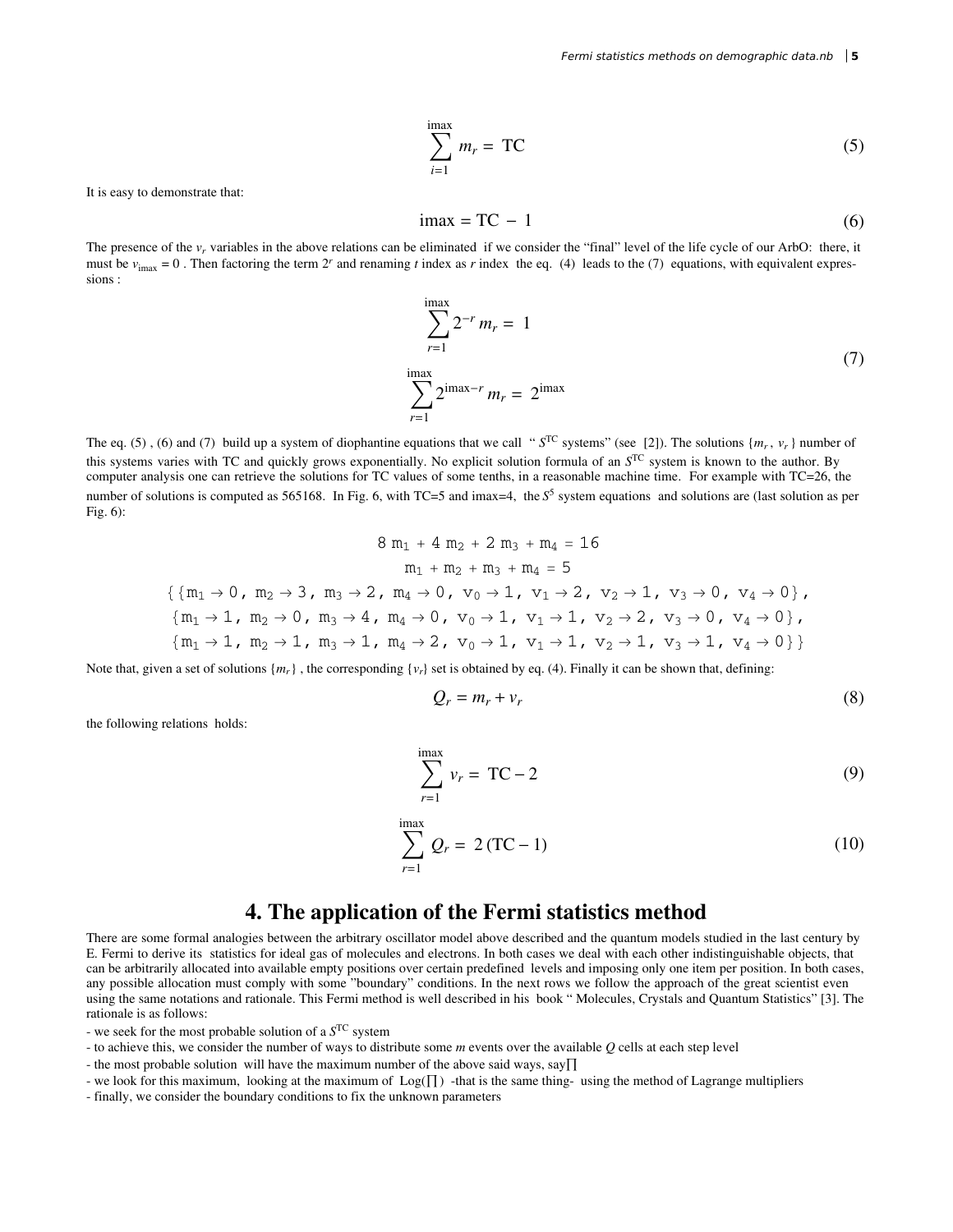Considering our ArbO model, the above said  $\prod$  value will be:

$$
\prod = \binom{Q_1}{m_1} \binom{Q_2}{m_2} \cdots \binom{Q_r}{m_r} \cdots
$$

where the  $m_r$  and, accordingly, the  $Q_r$ , are solutions of a  $S^{TC}$  system and the symbol  $\begin{pmatrix} Q_r \\ m_r \end{pmatrix}$  $\sum_{m_r}$  represents the binomial coefficient. If we pass to the Log function and using the Stirling approximation formula, we will have:

Log(
$$
\Pi
$$
) =  $\sum_{r=1}^{\text{imax}} (Q_r \text{Log } Q_r - m_r \text{Log } m_r - (Q_r - m_r) \text{Log } (Q_r - m_r))$ 

we now consider the eq. (4), where we extract the $m_r$  term from the  $\Sigma$  symbol, obtaining:

$$
v_r = 2^r - m_r - \sum_{t=1}^{r-1} 2^{r-t} m_t
$$
\n(11)

now, remembering the (8), we have:

$$
Q_r = 2^r - \sum_{t=1}^{r-1} 2^{r-t} m_t
$$
 (12)

We see that, in the above eq., the  $Q_r$  variable is independent from  $m_r$ , thing that is reasonable since  $Q_r = 2 v_{r-1}$ . We can now pass to the search of the maximum of the Log( $\Pi$ ) searching the maximum of the expression: Log( $\Pi$ ) -a C1 -b C2, where a, b are undetermined constant coefficients (according to Lagrange multipliers method), and C1 ,C2 are the first member of eq. (5) and (7), also constant in total value. We search then for the null condition of the derivative vs  $m_r$  of the expression :

Log(
$$
\prod
$$
) - a  $\sum_{i=1}^{\text{imax}} m_r - b \sum_{r=1}^{\text{imax}} 2^{-r} m_r$  (13)

After some mathematical steps, we find -as the null condition- the expression

$$
m_r = \frac{2^r - \sum_{t=1}^{r-1} 2^{r-t} m_t}{1 + e^{a + 2^{-r} b}}
$$
\n(14)

Recalling the (12) , we have:

$$
m_r = \frac{Q_r}{1 + e^{a+2^{-r}b}}
$$

To find the values of a and b coefficients, we impose the boundary conditions (5), (9) and (10) , obtaining, after some algebra, the following expression leading to the eq. (1) presented in the first section.

$$
m_r = \frac{2^r - \sum_{t=1}^{r-1} m_t 2^{r-t}}{2^{-r} (\text{TC} - 2) + 1}
$$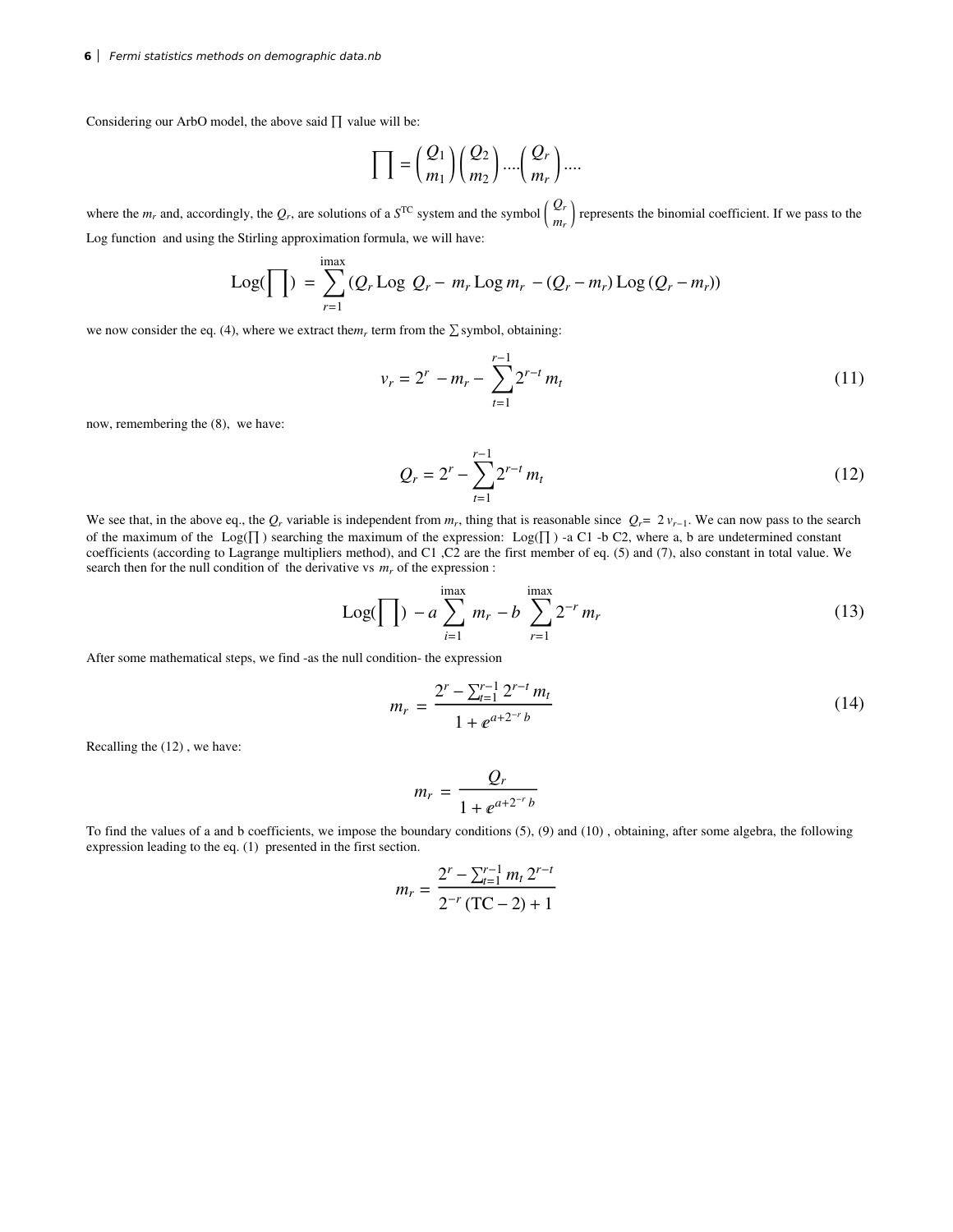If we introduce the parameter  $rF = \log(TC-2)/\log(2)$ , we obtain the following set of equations that represent - in recursive way - the most probable solution set of a  $S^{TC}$  system. We use here the bold character to distinguish this particular solution set to the other possible solutions.

$$
rF = \frac{\log(TC - 2)}{\log(2)}
$$
  
\n
$$
m_r = \frac{2^r - \sum_{t=1}^{r-1} m_t 2^{r-t}}{2^{rF-r} + 1}
$$
  
\n
$$
v_r = 2^r - m_r - \sum_{t=1}^{r-1} m_t 2^{r-t}
$$
  
\n
$$
Q_r = 2^r - \sum_{t=1}^{r-1} m_t 2^{r-t}
$$
\n(15)

## **5. Properties of the most probable solution**

From the eq.s (15) we see that:

$$
m_r / Q_r = \frac{1}{1 + 2^{rF - r}}
$$
 (16)

The form of the (16) leads to a Cumulative Logistic Distribution shape. This is shown in the following Fig. 7 for TC=100000, where the dashed line intercepts the curve at 0.5 level and the r axis at rF point, with rF=16.6096.



The above curve says that, with 100000 decisions cases, the most probable  $\{m_r\}$  solution of the  $S<sup>TC</sup>$  system defined in eq. (7), will have the initial *m* values at zero, then, quite soon around step 16, the *m* values become similar to the *v* values and -finally- all the *m (*EoL*)* values will saturate the available  $Q$  levels, meaning a life cycle end for the cellular automata. It is seen that, even if imax=100000-1, the most probable solution set will involve a number of variables limited to few tenths. This is indeed explained by the logarithmic dependence of rF vs TC (see eq. (15)). It is noteworthy to consider that there will exist solutions with about 100000 *m* non zero variables, e.g. like the banal solution  ${m_1 = 1, m_2 = 1,..., m_{99998} = 1, m_{99999} = 2}$  but these will have far less probability to arise. Let's now consider the following Table 1, where the values of the **m, v, Q** (rounded to integer value) are presented, for the TC=100000 case, together with the mortality figures for years 1974 and 2019 in Italy (ISTAT data), [1]. The calculation for the **m, v, Q** is done by computer, via iteration across the r steps , according to eq. (15).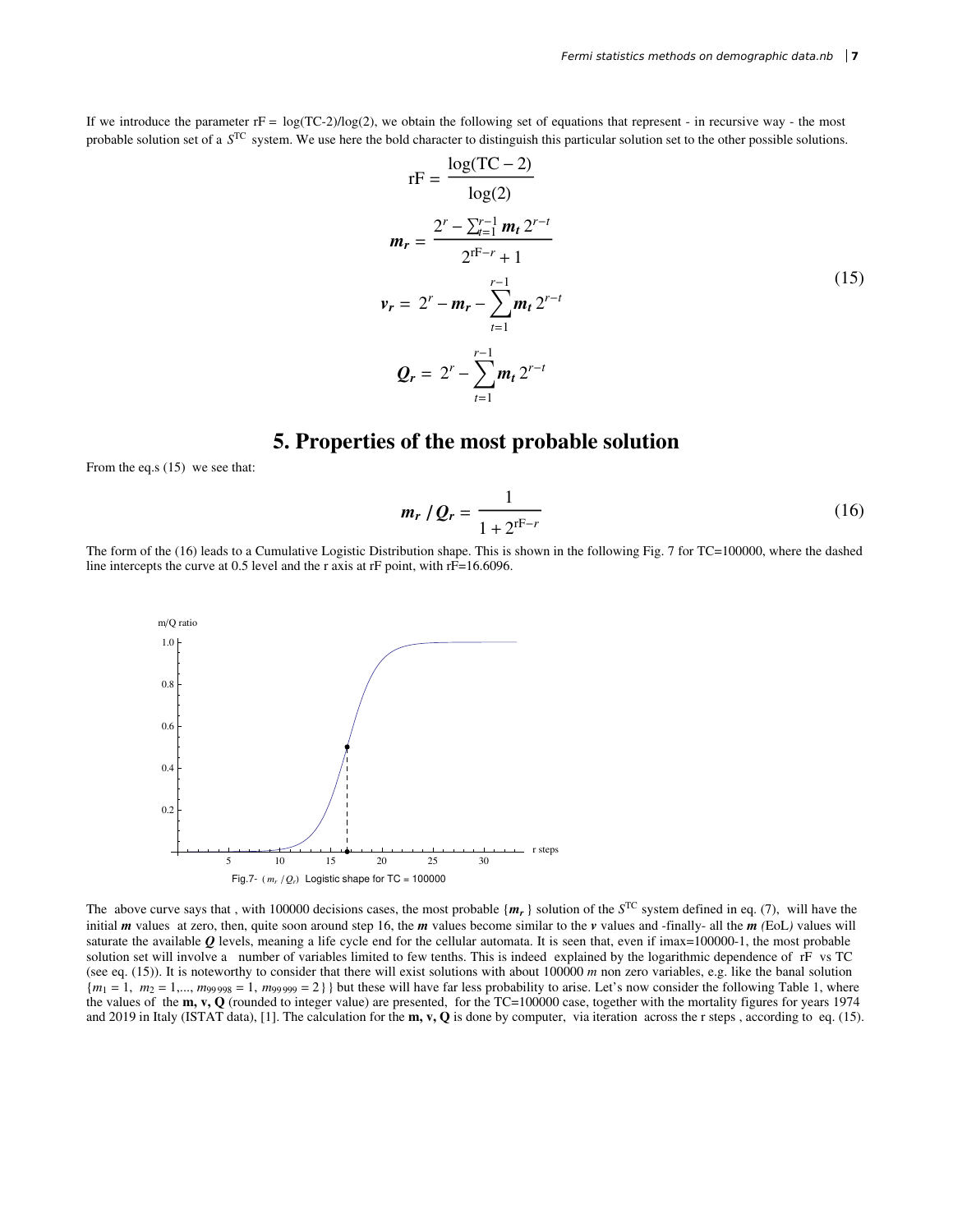| Years interval | r  | m      | V        | Q        | ISTAT-2019  ISTAT-1974 |        |
|----------------|----|--------|----------|----------|------------------------|--------|
| Up to 4 years  |    | 0      | 2        |          | 335                    | 2735   |
| $5-9$          | 2  | 0      | 4        | Δ        | 36                     | 180    |
| 10-14          | 3  | 0      | 8        | 8        | 44                     | 170    |
| 15-19          | 4  | 0      | 16       | 16       | 99                     | 334    |
| 20-24          | 5  | 0      | 32       | 32       | 142                    | 385    |
| 25-29          | 6  | 0      | 64       | 64       | 162                    | 368    |
| 30-34          | 7  | 0      | 128      | 128      | 198                    | 505    |
| 35-39          | 8  | 1      | 255      | 255      | 283                    | 686    |
| 40-44          | 9  | 3      | 507      | 509      | 463                    | 1128   |
| 45-49          | 10 | 10     | 1003     | 1014     | 721                    | 1863   |
| 50-54          | 11 | 40     | 1966     | 2007     | 1118                   | 2799   |
| 55-59          | 12 | 155    | 3778     | 3933     | 1780                   | 4470   |
| 60-64          | 13 | 572    | 6984     | 7556     | 2801                   | 6265   |
| 65-69          | 14 | 1966   | 12002    | 13968    | 4341                   | 9089   |
| 70-74          | 15 | 5924   | 18079    | 24003    | 6611                   | 12542  |
| 75-79          | 16 | 14315  | 21843    | 36158    | 10566                  | 16581  |
| 80-84-         | 17 | 24780  | 18906    | 43686    | 15984                  | 17535  |
| 85-89          | 18 | 27370  | 10441    | 37811    | 21956                  | 13839  |
| 90-94          | 19 | 17537  | 3345     | 20882    | 20117                  | 6806   |
| 95-99          | 20 | 6107   | 582      | 6690     | 9776                   | 1591   |
| 100-104        | 21 | 1112   | 53       | 1165     | 2297                   | 127    |
| 105-109        | 22 | 104    | 2        | 106      | 167                    |        |
| 110-114        | 23 | 5      | 0        | 5        |                        | 0      |
| 115-119        | 24 | 0      | $\Omega$ | $\Omega$ | 0                      | 0      |
| Total          |    | 100001 | 100000   | 200002   | 99999                  | 100000 |

Table 1. m, v, Q values with ISTAT 1974 & 2019 data for 100000Total Cases

The Tab.1 data for **m, v, Q** are graphically shown in Fig. 8 here under, utilizing a suitable computer interpolation algorithm to generate continuous lines. The dashed line start at rF and intercepts -as expected- the crossing of **m** and **v** curves. It can be demonstrated that the peaks of the three curves conserve their relative allocation around rF value and between themselves, for any rF value.



Fig. 8 Interpolated m, v, Q curves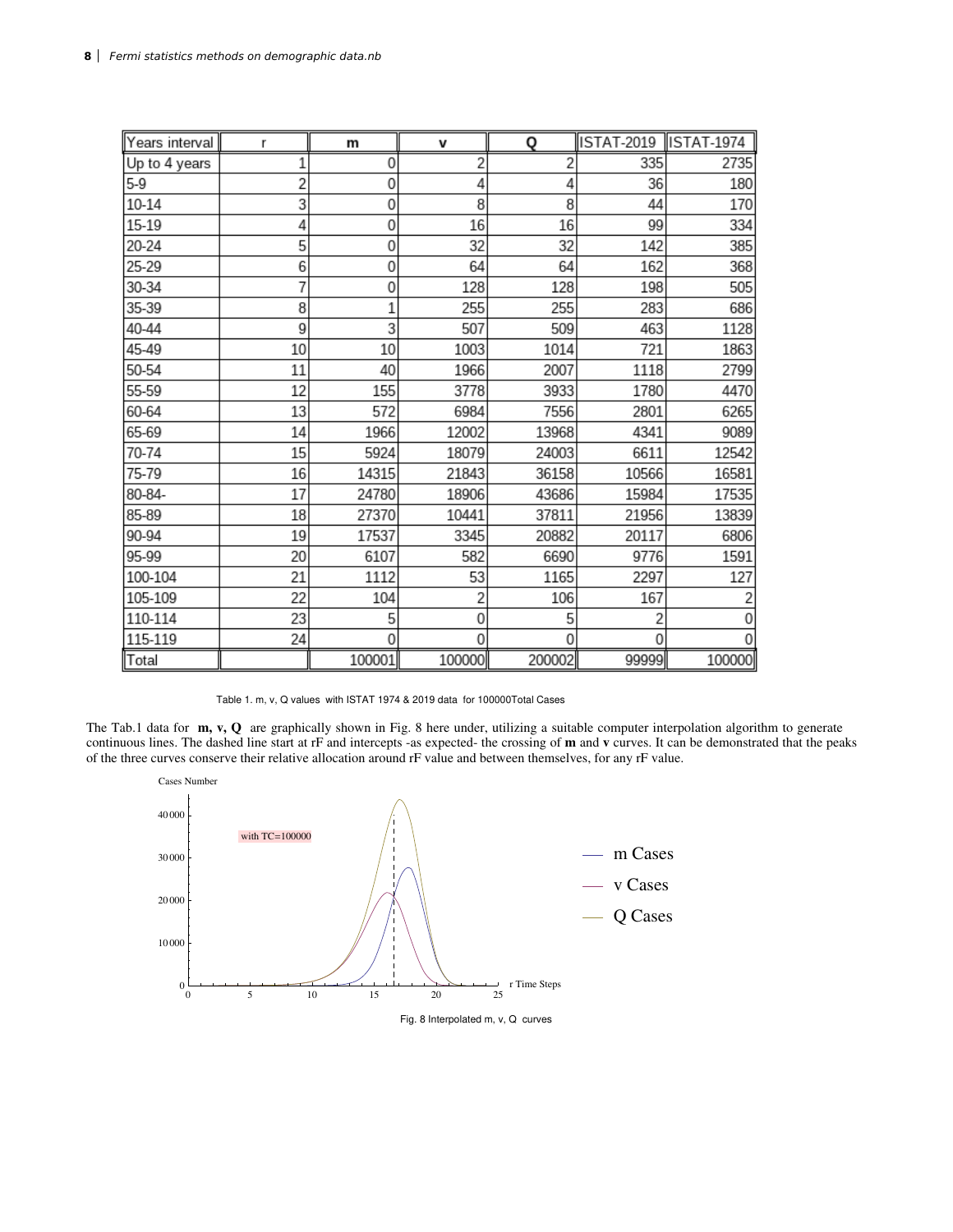

## **6. Comparison with demographic data**

From Table 1 and Fig. 9, we see that the **m** data have the same peak interval and trailing slope of the ISTAT 2019 data. It is also evident that the child mortality effect is not present in the **m** model. The "improvement" in the life expectancy between years from 1974 and 2019 is also remarkable.

Fig. 9 Graphic comparison of m, ISTAT74, ISTAT19 curves vs four years intervals

To appreciate the meaning of the above comparisons, we must recall that the **m** curve in Tab.1 represents the most probable single solution of the  $S^{100000}$  system. In other words - for a single ArbO subject- a plenty of EoL events can happen over the overall available Q events, accordingly with the possible space-phase paths. If we now consider a sample of 100000 ArbO objects, the various alternatives in the life cycle paths will statistically materialize over the plotted **m** curve. Therefore this **m** curve becomes comparable with the standard mortality curves detected by the demographic survey concerning the same people sample number.

### **7. Final comments and future analysis development**

The above described results show that the **m** model mimics -to some extent- statistical demographic data. The model needs only one parameter to be defined. This fact will link an extremely simplified model (the ArbO cellular automata) with complex to model demographic data, owing to the possibility that a hidden common parameter (or physical law) will exist. This search for theoretical development of the ArbO model (e.g. to include child mortality) can be considered for future studies. If we look also to the evolution of the ISTAT curves, from past to today, we see that the spread in the mortality peak is sharpening becoming closest to a **m** curve. This could mean that - in the real case- there could be a mix of actors with different TC (e.g. minor or equal to TCmax) whose spread is reducing vs time. The difference of the 2019 mortality peak vs the 1974 peak can be also perhaps modeled with a difference of the corresponding implicit TCmax parameters. Moreover, the improvement of the mathematical model could be a further future research line. Indeed, if we consider that the calculation of the most probable solution is made by limiting the analysis to the derivative of only one variable in the eq. (11), we can extend the calculus to the other variables partial derivatives. Also formal similarities with Volterra integral equation could be studied with the (15) equations translated in continuous form. Finally a more extended comparative analysis of the results shown in this work must be performed with existing population growth models and their formalization. On this last subject, a comprehensive review work is available at [4].